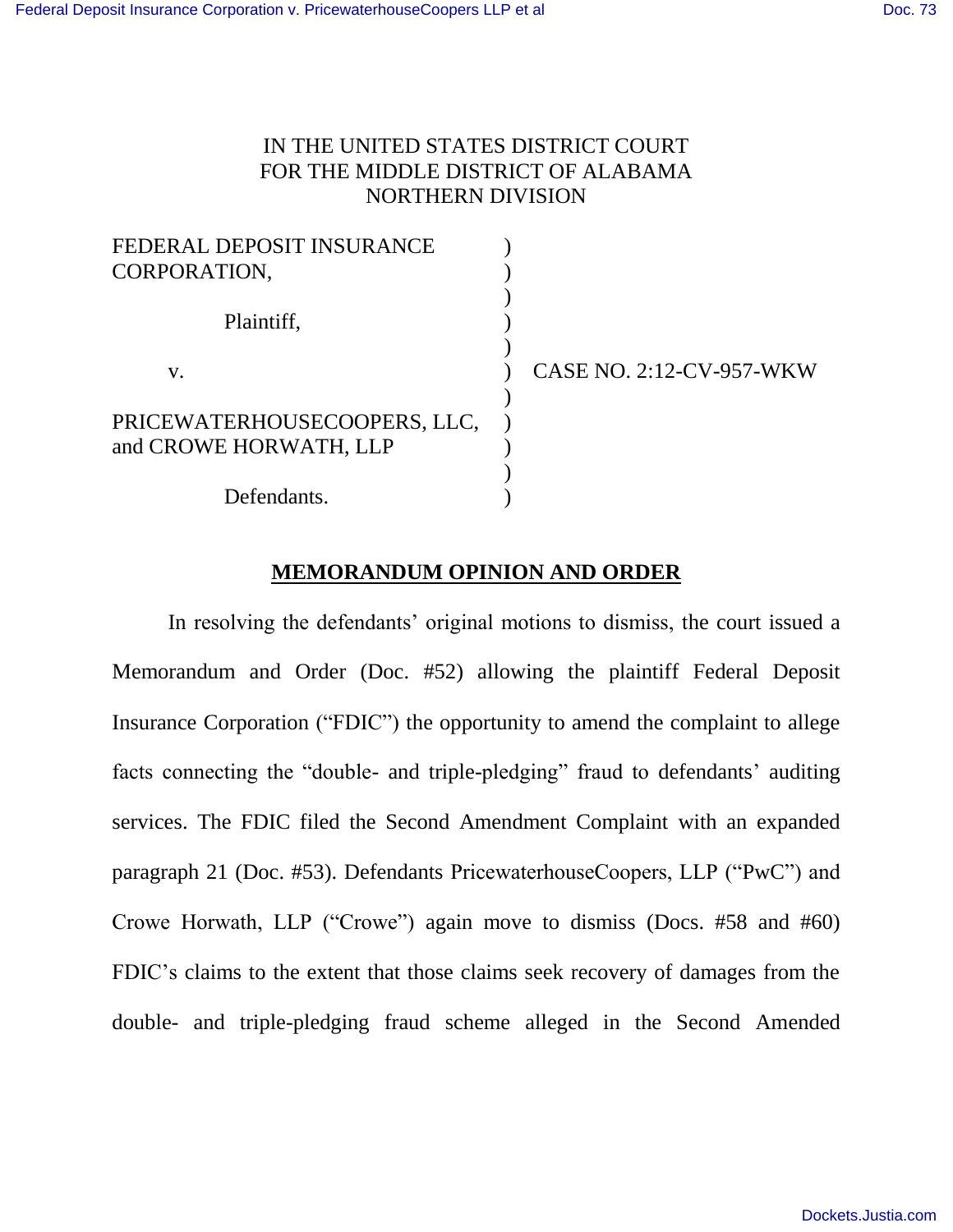Complaint. The parties have briefed the issue, and the motions are ripe for resolution. The motions are due to be denied.

#### **I. JURISDICTION AND VENUE**

The court has original jurisdiction over actions brought by the FDIC pursuant to 12 U.S.C. §§ 1345, 1819(b). The parties do not contest personal jurisdiction or venue.

#### **II. STANDARD OF REVIEW**

A Rule 12(b)(6) motion tests the sufficiency of the complaint against the legal standard articulated by Rule 8: "a short and plain statement of the claim showing that the pleader is entitled to relief." Fed. R. Civ. P. 8(a)(2). To survive a motion to dismiss under Rule 12(b)(6), a complaint must contain sufficient factual allegations, "accepted as true, to 'state a claim to relief that is plausible on its face.'" *Ashcroft v. Iqbal*, 556 U.S. 662, 678 (2009) (quoting *Bell Atl. Corp. v. Twombly*, 550 U.S. 544, 570 (2007)). While detailed factual allegations are unnecessary, the standard demands "more than labels and conclusions," something beyond a "formulaic recitation of the elements of a cause of action." *Twombly*, 550 U.S. at 555. It is not enough for a plaintiff to allege that it is entitled to relief; it must plead facts that "permit the court to infer more than the mere possibility of misconduct." *Iqbal*, 556 U.S. at 679.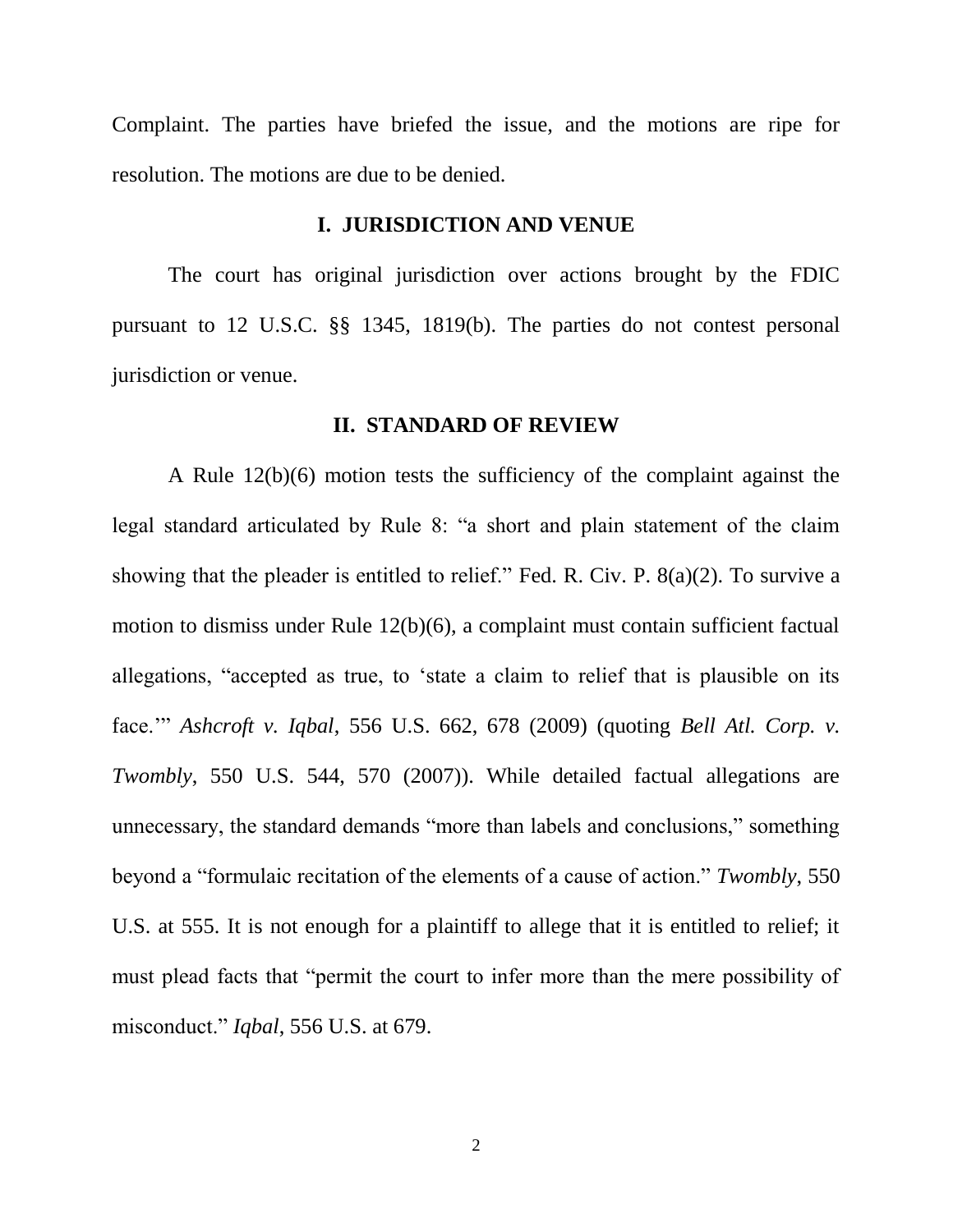#### **III. BACKGROUND**

Defendants previously challenged the notion that their audits were the proximate cause of damages, and specifically the damages resulting from the double- and triple-pledging fraud. This court stated:

PwC argues that Colonial has not adequately alleged that PwC's audit caused the Bank's losses. Where reasonable inferences support a plaintiff's theory, proximate cause is question for a jury. *Wilbanks v. United Refractories, Inc.*, 112 So. 3d 472, 475 (Ala. 2012) (analyzing inadequate proximate cause as a basis for motion for summary judgment). Taking the FDIC's allegations as true, as it must on a Rule 12(b)(6) motion to dismiss, the court finds that the FDIC has adequately alleged that PwC caused the Bank's losses. (*See, e.g.,*  Doc.  $\#$  29  $\P$  $\qquad$  37, 42, 44, 48 (alleging means by which PwC's audit should have revealed accounting discrepancies suggestive of fraud).)

With respect to the allegations found in Paragraph 21 of the FDIC's Amended Complaint, however, the FDIC must replead. The allegations are thin and offer no supporting facts connecting the double- and triple-pledging fraud alleged in Paragraph 21 to PwC's audit. The FDIC shall have ten days to amend its complaint and replead these allegations with supporting facts, if supporting facts exist.

(Doc. #52, p. 17). FDIC filed a Second Amended Complaint, in which it greatly

expanded the factual allegations that support the claim that Defendants' audits

resulted in double- and triple-pledging as a continuation of the multi-phasic, single

fraud scheme (compare Doc. #53,  $\P$ 21(a) through (g), to Doc. #29,  $\P$ 21).

Defendants filed the instant motions to dismiss, arguing that the new allegations do

not show that PwC's 2007 audit (and Crowe's 2006 and 2007 auditing services)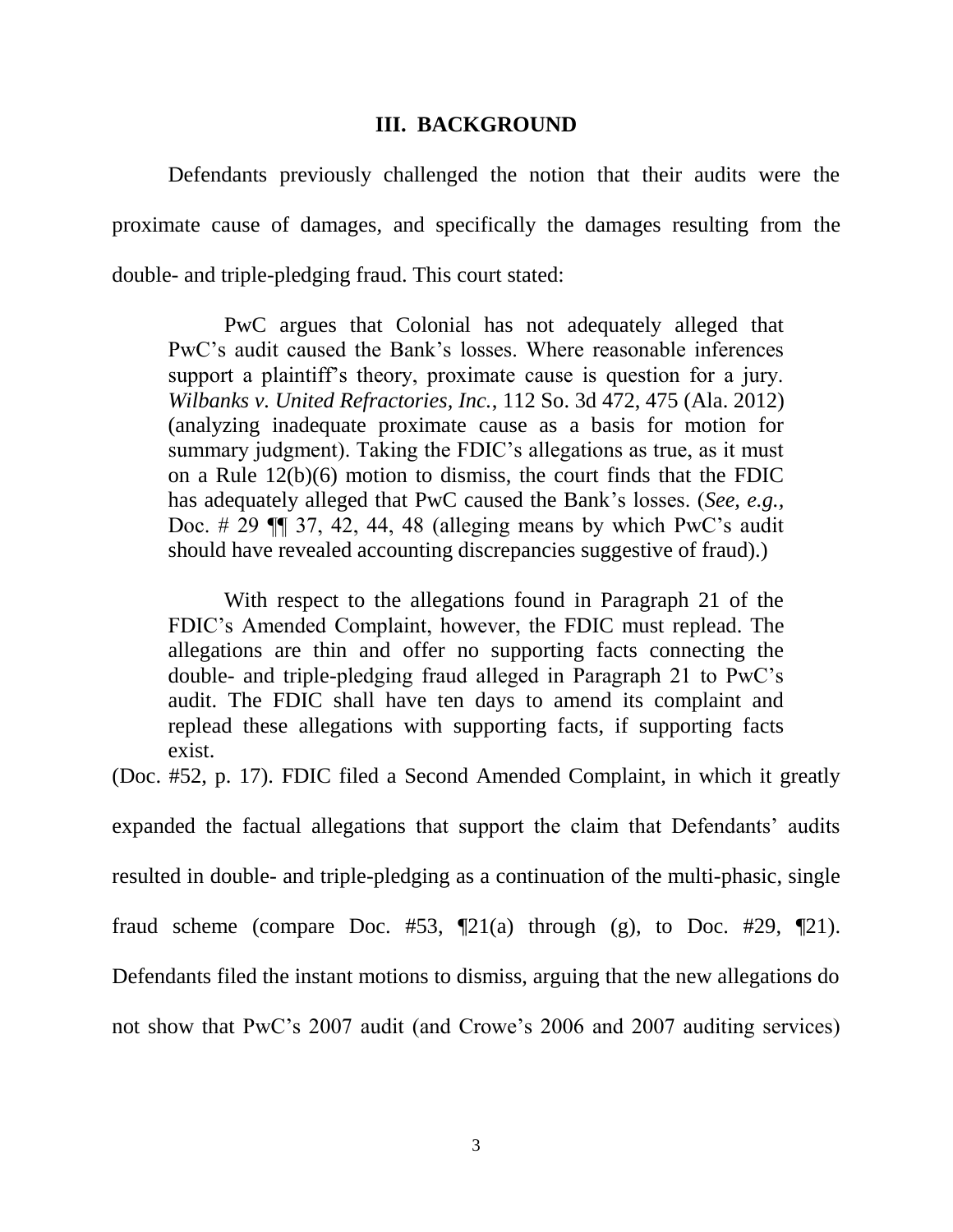produced the double- and triple-pledging fraud "in a natural and continuous sequence." *Gooden v. City of Talladega*, 966 So. 2d 232, 239 (Ala. 2007).

#### **IV. DISCUSSION**

The sole issue is whether the Second Amended Complaint alleges facts to support the allegations that Defendants' audits were the proximate cause of the double- and triple-pledging losses suffered by Colonial several months after the completion of the audits. The defendants argue that, to establish causation, damages must flow in a "natural and continuous sequence" from the alleged wrongdoing. Specifically, they claim that the double- and triple-pledging damages were incurred by Colonial several months after their auditing services; their auditing services could not have uncovered such fraud; and thus the damages did not flow continuously from the audits.

In negligence claims, "[p]roximate cause is an act or omission that in a natural and continuous sequence, unbroken by any new independent causes, produces the injury and without which the injury would not have occurred." *Gooden*, 966 So. 2d at 239. A "natural and continuous sequence" means "unbroken by any new independent causes." Subsequent causes of injury, such as fraudulent or criminal acts of a third person, are not "new independent causes" that intervene or break the chain of causation, unless those subsequent causes are unforeseeable by the defendant. *Thetford v. City of Clanton*, 605 So. 2d 835, 840 (Ala. 1992).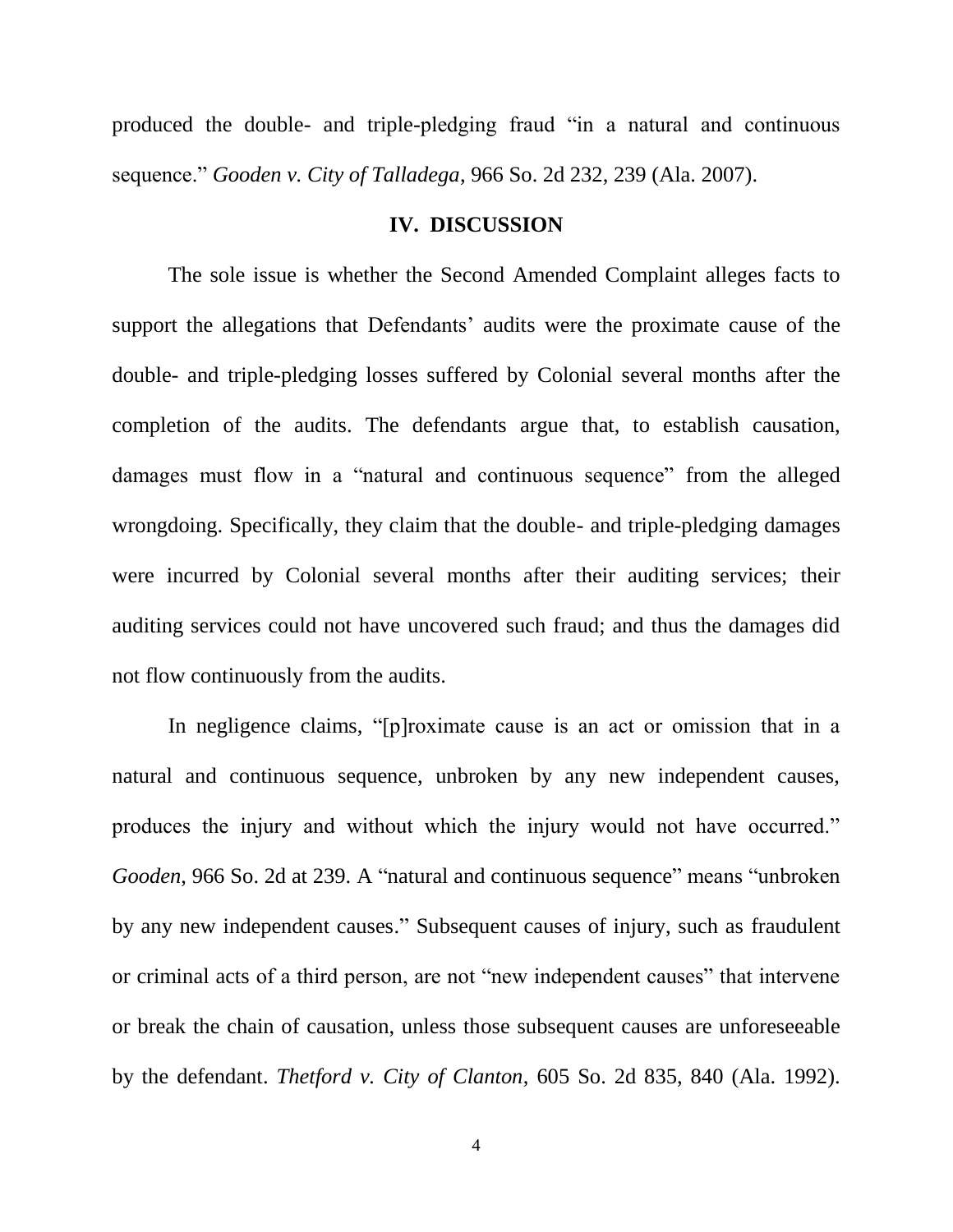The notion of foreseeability is key to a proximate cause analysis. *Gen. Motors Corp. v. Edwards*, 482 So. 2d 1176, 1194 (Ala. 1985). There can be no liability where "the resulting injury could not have been reasonably anticipated by the defendant. Foreseeability does not require that the *particular* consequence should have been anticipated, but rather that some *general* harm or consequence could have been anticipated." *Thetford*, 605 So. 2d at 840 (emphasis added).

FDIC's theory of negligence is not that the defendants failed to detect the double- and triple-pledging fraud. Rather, FDIC's theory is that the defendants failed to discover existing fraud at the time of their auditing services, which permitted the continuation of the fraudulent scheme, albeit through different means. The facts alleged in the Second Amended Complaint support this theory. It is plausible that the defendant auditors should have reasonably anticipated that a general fraudulent scheme would continue if their allegedly faulty auditing services failed to detect existing wrongdoing. *See, e.g., In re Gouiran Holdings, Inc.*, 165 B.R. 104, 106 (E.D.N.Y. 1994). Negligence law does not require FDIC to prove that the defendants knew or should have known that the fraud would take the particular form of double- or triple-pledging. *Thetford*, 605 So. 2d at 840. Accordingly, taken as true at this stage of the case, the facts alleged in paragraph 21(a) through (g) now show a plausible connection between the defendants' audits